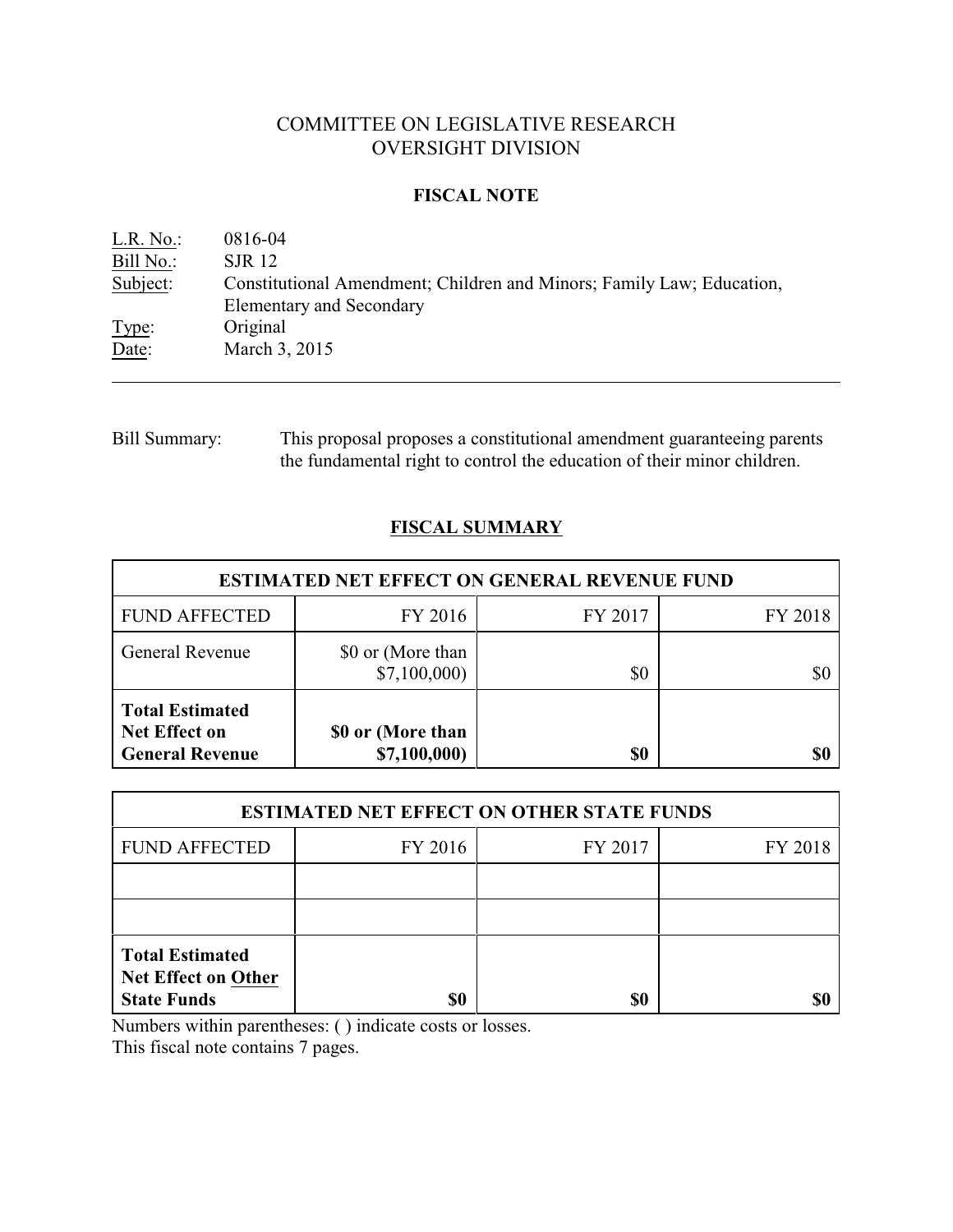L.R. No. 0816-04 Bill No. SJR 12 Page 2 of 7 March 3, 2015

| <b>ESTIMATED NET EFFECT ON FEDERAL FUNDS</b>                        |         |         |         |  |
|---------------------------------------------------------------------|---------|---------|---------|--|
| <b>FUND AFFECTED</b>                                                | FY 2016 | FY 2017 | FY 2018 |  |
|                                                                     |         |         |         |  |
|                                                                     |         |         |         |  |
| <b>Total Estimated</b><br>Net Effect on All<br><b>Federal Funds</b> | \$0     | \$0     |         |  |

| <b>ESTIMATED NET EFFECT ON FULL TIME EQUIVALENT (FTE)</b>    |         |         |         |  |
|--------------------------------------------------------------|---------|---------|---------|--|
| <b>FUND AFFECTED</b>                                         | FY 2016 | FY 2017 | FY 2018 |  |
|                                                              |         |         |         |  |
|                                                              |         |         |         |  |
| <b>Total Estimated</b><br><b>Net Effect on</b><br><b>FTE</b> |         |         |         |  |

 $\boxtimes$  Estimated Net Effect (expenditures or reduced revenues) expected to exceed \$100,000 in any of the three fiscal years after implementation of the act.

| <b>ESTIMATED NET EFFECT ON LOCAL FUNDS</b> |         |         |         |  |
|--------------------------------------------|---------|---------|---------|--|
| <b>FUND AFFECTED</b>                       | FY 2016 | FY 2017 | FY 2018 |  |
| Local Government *                         | \$0     | \$0     |         |  |

**\* Possible Transfers-in and expenses would net to \$0.**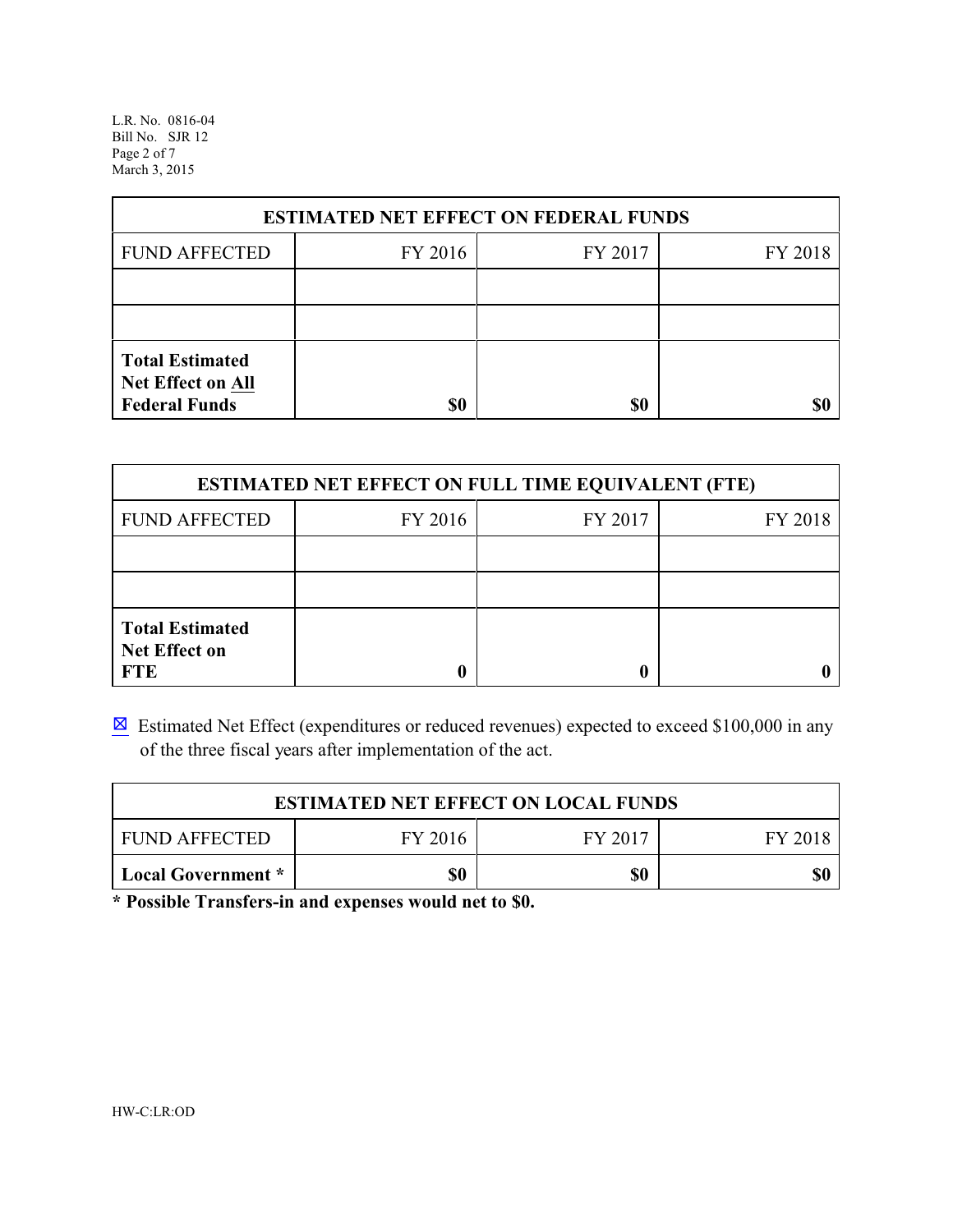L.R. No. 0816-04 Bill No. SJR 12 Page 3 of 7 March 3, 2015

### **FISCAL ANALYSIS**

### ASSUMPTION

Officials from the **Office of Secretary of State (SOS)** state each year, a number of joint resolutions that would refer to a vote of the people a constitutional amendment and bills that would refer to a vote of the people the statutory issue in the legislation may be considered by the General Assembly.

Unless a special election is called for the purpose, Joint Resolutions proposing a constitutional amendment are submitted to a vote of the people at the next general election. Article XII section 2(b) of the Missouri Constitution authorizes the governor to order a special election for constitutional amendments referred to the people. If a special election is called to submit a Joint Resolution to a vote of the people, section 115.063.2 RSMo requires the state to pay the costs. The cost of the special election has been estimated to be \$7.1 million based on the cost of the 2012 Presidential Preference Primary.

The Secretary of State's office is required to pay for publishing in local newspapers the full text of each statewide ballot measure as directed by Article XII, Section 2(b) of the Missouri Constitution and Section 116.230-116.290, RSMo. The Secretary of State's office is provided with core funding to handle a certain amount of normal activity resulting from each year's legislative session. Funding for this item is adjusted each year depending upon the election cycle with \$1.3 million historically appropriated in odd numbered fiscal years and \$100,000 appropriated in even numbered fiscal years to meet these requirements. Through FY 2013, the appropriation had historically been an estimated appropriation because the final cost is dependent upon the number of ballot measures approved by the General Assembly and the initiative petitions certified for the ballot. In FY 2013, at the August and November elections, there were 5 statewide Constitutional Amendments or ballot propositions that cost \$2.17 million to publish (an average of \$434,000 per issue). In FY 2015, the General Assembly changed the appropriation so that it was no longer an estimated appropriation and the Secretary of State's office was appropriated \$1.19 million to publish the full text of the measures. Due to this reduced funding, the Secretary of State's office reduced the scope of the publication of these measures. In FY 2015, at the August and November elections, there were 9 statewide Constitutional Amendments or ballot propositions that cost \$1.1 million to public (an average of \$122,000 per issue). Despite the FY 2015 reduction, the Secretary of State's office will continue to assumed, for the purposes of this fiscal note, that it should have the full appropriation authority it needs to meet the publishing requirements. Because these requirements are mandatory, the SOS reserves the right to request additional funding to meet the cost of its publishing requirements if the Governor and the General Assembly again change the amount or continue to not designate it as an estimated appropriation.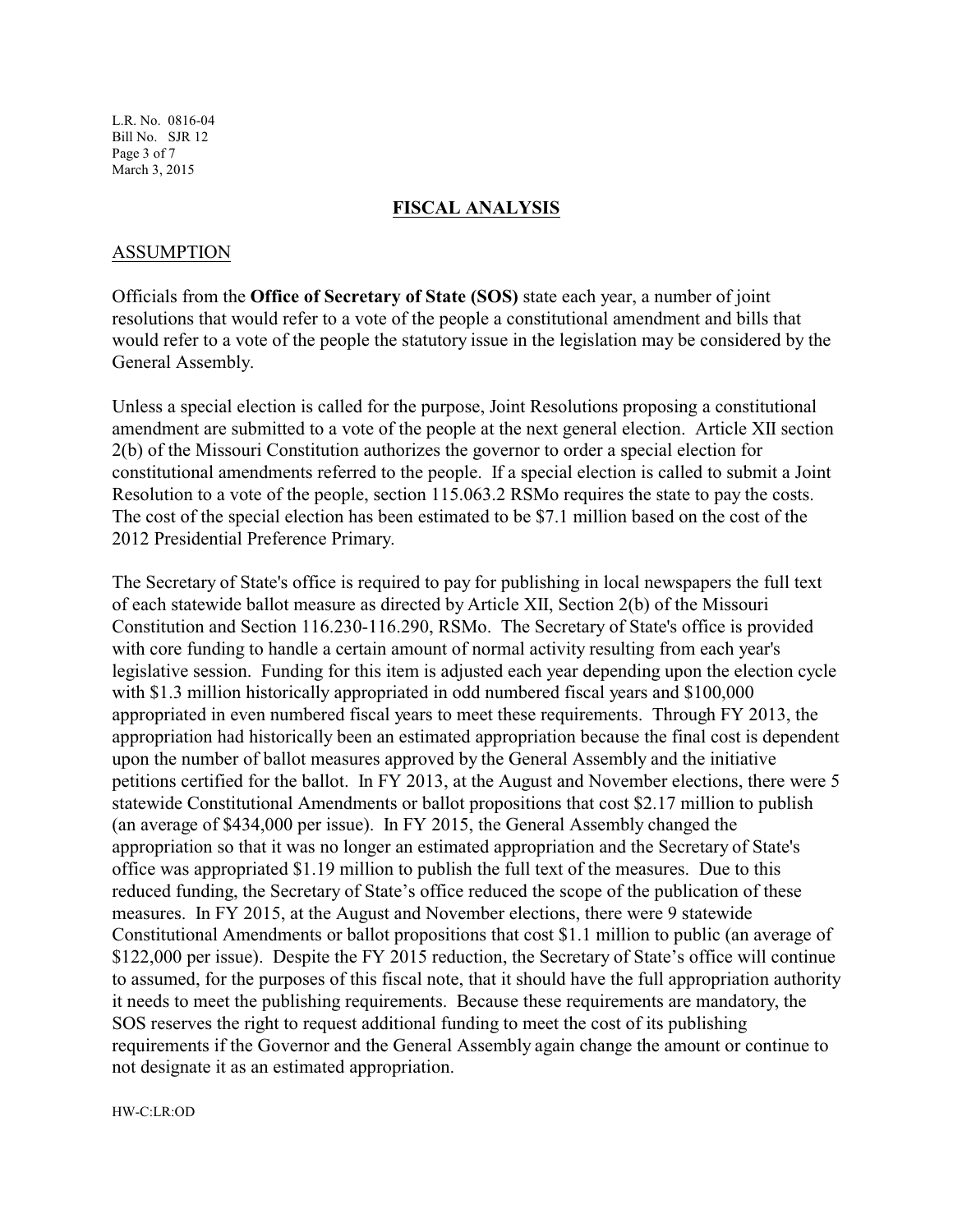L.R. No. 0816-04 Bill No. SJR 12 Page 4 of 7 March 3, 2015

### ASSUMPTION (continued)

**Oversight** has reflected in this fiscal note, the state potentially reimbursing local political subdivisions the cost of having this joint resolution voted on during a special election in fiscal year 2016. This reflects the decision made by the Joint Committee on Legislative Research, that the cost of the elections should be shown in the fiscal note. The next scheduled general election is in November 2015 (FY 2016). It is assumed the subject within this proposal could be on that ballot; however, it could also be on a special election called for by the Governor. Therefore, Oversight will reflect a potential election cost reimbursement to local political subdivisions in FY 2015.

Officials from the **Office of Attorney General** assume any potential costs arising from this proposal can be absorbed with existing resources.

Officials from the **Department of Elementary and Secondary Education**, the **Department of Health and Senior Services**, the **Department of Mental Health**, the **Department of Social Services, Children's Division**, the **Division of Youth Services** and the **Division of Legal Services**, the **Joint Committee on Administrative Rules** the **Office of State Courts Administrator**, the **City of Kansas City**, **Everton R-III School District**, **Kansas City Public Schools**, the **Malta Bend School District** and the **Carondelet Leadership Academy** each assume the proposal would not fiscally impact their respective agencies.

Officials from the following **cities**: Ashland, Belton, Bernie, Bonne Terre, Boonville, California, Cape Girardeau, Clayton, Columbia, Dardenne Prairie, Excelsior Springs, Florissant, Frontenac, Fulton, Gladstone, Grandview, Harrisonville, Independence, Jefferson City, Joplin, Kearney, Knob Noster, Ladue, Lake Ozark, Lebanon, Lee Summit, Liberty, Louisiana, Maryland Heights, Maryville, Mexico, Monett, Neosho, O'Fallon, Pacific, Peculiar, Pineville, Popular Bluff, Raytown, Republic, Richmond, Rolla, Sedalia, Springfield, St. Charles, St. Joseph, St. Louis, St. Robert, Sugar Creek, Sullivan, Warrensburg, Warrenton, Webb City, Weldon Spring and West Plains did not respond to **Oversight's** request for a statement of fiscal impact.

Officials from the following **counties**: Andrew, Atchison, Audrain, Barry, Bollinger, Boone, Buchanan, Callaway, Camden, Cape Girardeau, Carroll, Cass, Clay, Cole, Cooper, DeKalb, Dent, Franklin, Greene, Holt, Jackson, Jefferson, Johnson, Knox, Laclede, Lawrence, Lincoln, Marion, McDonald, Miller, Moniteau, Monroe, Montgomery, New Madrid, Nodaway, Ozark, Perry, Pettis, Platte, Pulaski, Scott, Shelby, St. Charles, St. Louis, St. Francois, Taney, Warren, Wayne and Worth did not respond to **Oversight's** request for a statement of fiscal impact.

Officials from the following **schools**: Blue Springs Public Schools, Branson Public Schools, Caruthersville School District, Charleston R-I School District, Cole R-I School District, Columbia Public Schools, Fair Grove Schools, Francis Howell Public Schools, Fulton Public Schools, Harrisonville School District, Independence Public Schools, Jefferson City Public Schools, Kirbyville R-VI School District, Kirksville Public Schools, Lee Summit Public Schools,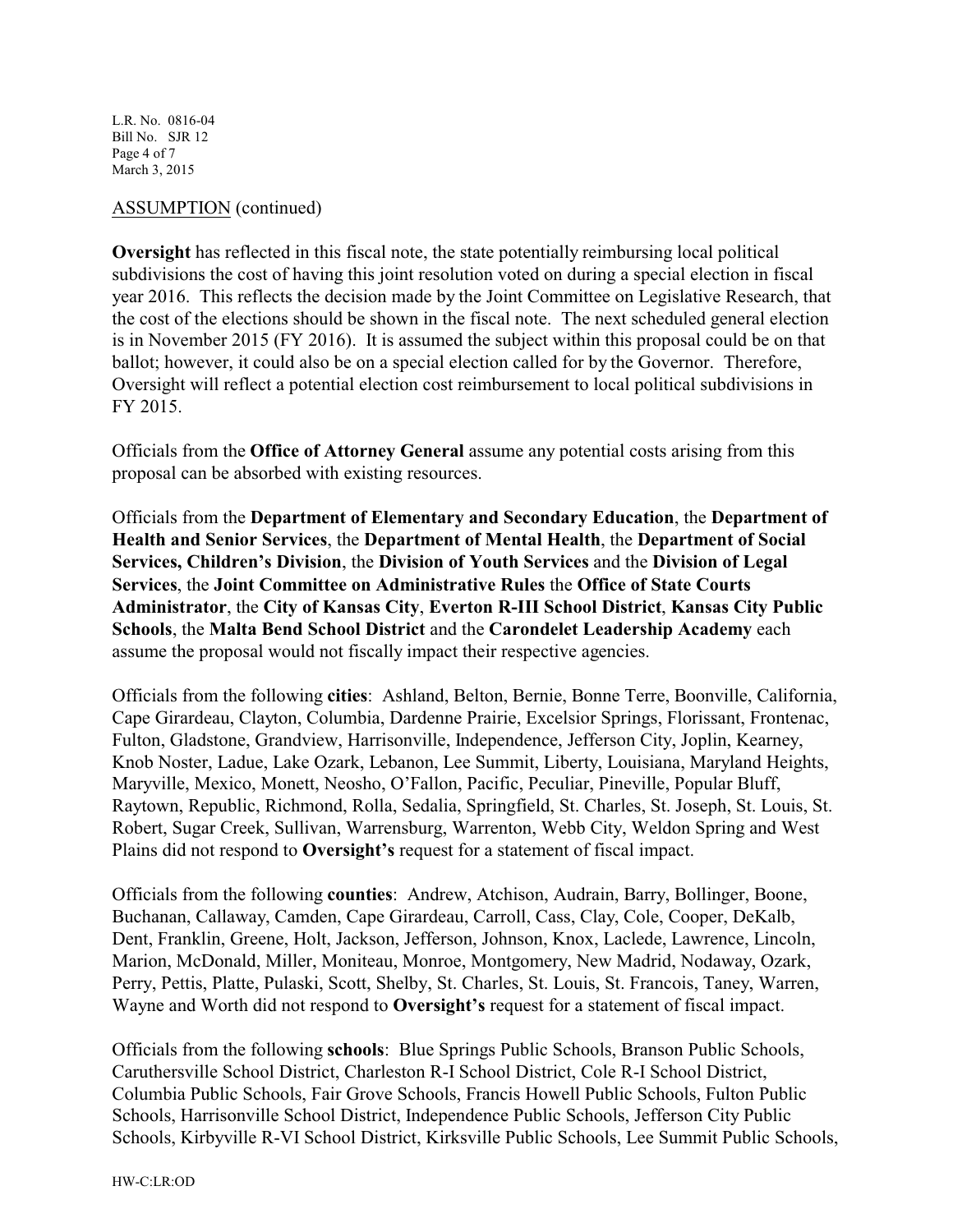L.R. No. 0816-04 Bill No. SJR 12 Page 5 of 7 March 3, 2015

## ASSUMPTION (continued)

Macon School District, Mexico Public Schools, Monroe City R-I School District, Nixa Public Schools, Parkway Public Schools, Pattonville School District, Raymore-Peculiar R-III School District, Raytown School District, Riverview Gardens School District, Sedalia School District, Sikeston Public Schools, Silex Public Schools, Special School District of St. Louis County, Spickard R-II School District, Springfield Public Schools, St. Joseph School District, St. Louis Public Schools, St. Charles Public Schools, Sullivan Public Schools, Warren County R-III School District, Waynesville Public School District, Allen Village School, and KIPP Endeavor Academy in Kansas City did not respond to **Oversight's** request for a statement of fiscal impact.

| FISCAL IMPACT - State Government                                                                                                     | FY 2016<br>$(10 \text{ Mo.})$       | FY 2017    | FY 2018    |
|--------------------------------------------------------------------------------------------------------------------------------------|-------------------------------------|------------|------------|
| <b>GENERAL REVENUE FUND</b>                                                                                                          |                                     |            |            |
| Transfer-Out - SOS<br>Reimbursement of local election<br>authority election costs if a special<br>election is called by the Governor | \$0 or (More<br>than<br>\$7,100,000 | \$0        | \$0        |
| <b>ESTIMATED NET EFFECT ON THE</b><br><b>GENERAL REVENUE FUND</b>                                                                    | \$0 or (More                        |            |            |
|                                                                                                                                      | than<br><u>\$7,100,000)</u>         | <u>\$0</u> | <u>\$0</u> |
| FISCAL IMPACT - Local Government<br><b>LOCAL ELECTION AUTHORITIES</b>                                                                | FY 2016<br>$(10 \text{ Mo.})$       | FY 2017    | FY 2018    |
| Transfer-In - Local Election Authorities<br>Reimbursement of election costs by the<br>State for a special election                   | \$0 or More than<br>\$7,100,000     | \$0        | \$0        |
| <b>Costs - Local Election Authorities</b><br>Special election                                                                        | \$0 or (More<br>than<br>\$7,100,000 | \$0        | \$0        |
| <b>ESTIMATED NET EFFECT ON</b><br><b>LOCAL ELECTION AUTHORITIES</b>                                                                  | \$0                                 | \$0        | \$0        |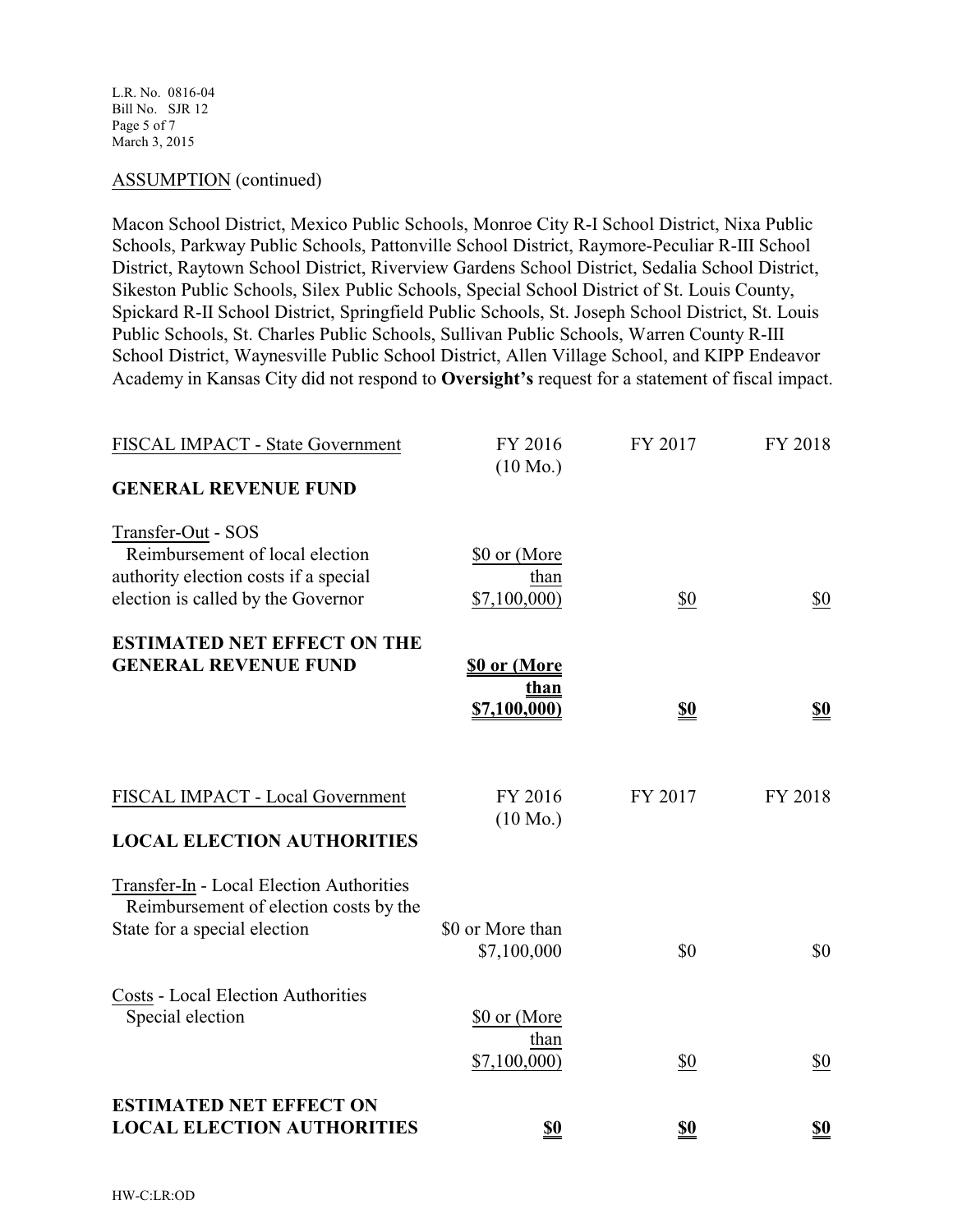L.R. No. 0816-04 Bill No. SJR 12 Page 6 of 7 March 3, 2015

### FISCAL IMPACT - Small Business

No direct fiscal impact to small businesses would be expected as a result of this proposal.

### FISCAL DESCRIPTION

Upon voter approval, this constitutional amendment declares that parents have a responsibility to ensure that their minor children receive a program of academic instruction which they regularly attend while the child is of an age prescribed by law for school attendance. Parents have the right to choose to educate their children in public, parochial, parish, or private schools, in-home education, or a combination thereof to prepare them for future obligations in life.

With respect to private, parochial, or parish schools, in-home instruction, or a combination thereof neither the state nor any political subdivision, nor any agency, entity, or person acting on behalf of the state or any political subdivision, shall dictate the content of curriculum, nor any concept, topic, or practice in conflict with either the school's or the parent's religious doctrines or beliefs. Except that as to curriculum, laws may require instruction in the United States Constitution and this constitution to such schools or in-home instruction.

This legislation is not federally mandated, would not duplicate any other program and would not require additional capital improvements or rental space.

#### SOURCES OF INFORMATION

Office of Attorney General Department of Elementary and Secondary Education Department of Health and Senior Services Department of Mental Health Department of Social Services Joint Committee on Administrative Rules Office of State Courts Administrator Office of Secretary of State City of Kansas City Everton R-III School District Kansas City Public Schools Malta Bend School District Carondelet Leadership Academy

Michy Wilson

HW-C:LR:OD